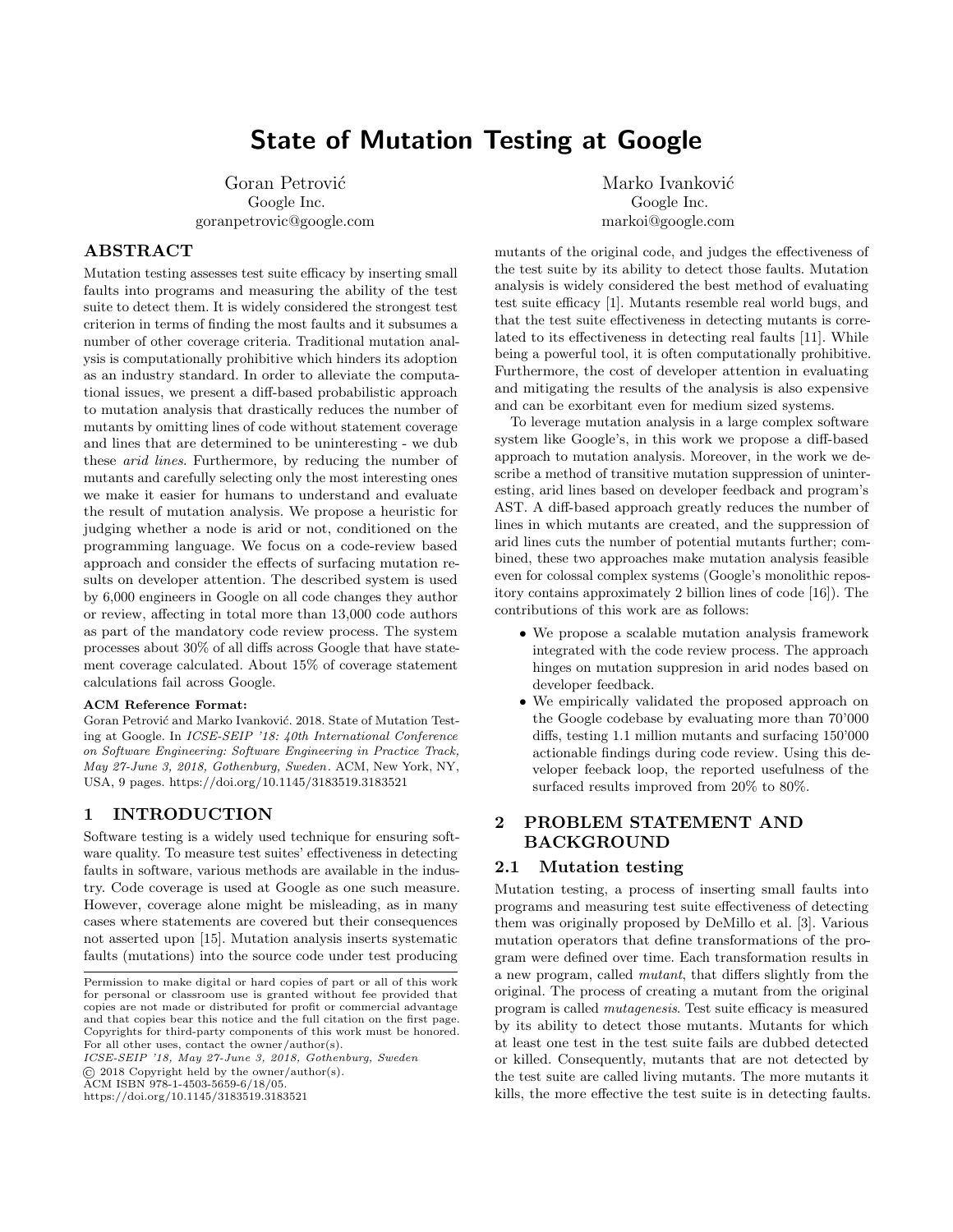ICSE-SEIP '18, May 27-June 3, 2018, Gothenburg, Sweden Goran Commence Coran Petrović and Marko Ivanković

<span id="page-1-0"></span>

Figure 1: Mutant finding shown in the Critique - Google code review tool

Mutation score is the ratio of killed mutants to the total number of mutants and is a measure of this efficacy.

Selective mutation can substantially reduce the cost of mutation analysis [\[14\]](#page-5-5), but alone is not enough to make mutation analysis scale for Google's development workflow.

### 2.2 Mutation score

The Google repository contains about two billion lines of code [\[16\]](#page-5-3). On average, 40'000 changes are commited to the codebase every workday, roughly 16'000 changes are authored by human authors and 24'000 by automated systems. At present it is infeasably expensive to compute the absolute mutation score for the codebase at any given fixed point. It would be even more expensive to keep re-computing the mutation score in any fixed time period (e.g., daily or weekly) and it is almost imposible to compute the full score after each commit. In addition to the computation costs of the mutation score, we were also unable to find a good way to surface it to the engineers in an actionable way.

#### 2.3 Developer tools

<span id="page-1-2"></span>2.3.1 Code review process. Most changes to Google's monolithic codebase, except for a limited number of fully automated changes, are reviewed by engineers before they are merged into the source tree. Potvin and Levenberg [\[16\]](#page-5-3) provide a comprehensive overview of Google's development ecosystem. The review process is the cornerstone of the quality of the codebase, stated humorously by Linus' Law [\[17\]](#page-5-6): "Given enough eyeballs, all bugs are shallow". Reviewers can leave comments on the changed code that must be resolved by the author. A special type of comment generated by an automated diff analyzer is known as a finding. The mutation analysis result is one example of an automated finding.

If an automated diff analyzer finding (e.g. a living mutant) is not useful, developers can report that with a single click on the finding. If any of the reviewers consider a finding to be important, they can indicate that to the diff author with a single click, as shown in Figure [1.](#page-1-0) This feedback is accessible to the owner of the tool that created the findings, so quality metrics can be tracked and unhelpful findings triaged, and ideally prevented in the future.

Many analyzers are run automatically when a diff is sent for review, from linters and formatters to static code and build dependency analyzers, mostly based on the Tricorder code analysis platform [\[18\]](#page-5-7). Additionally, reviewers will also post their comments to the diff. As a result, surfacing nonactionable findings during code review has a negative impact on the author and the reviewers.

We argue that the code review process is the best location for surfacing changed code metrics because it maximizes the probability that the change will be acted upon, thus improving the test suite efficacy.

<span id="page-1-1"></span>2.3.2 Explicit build dependencies and coverage. Google uses Bazel as its build system [\[9\]](#page-5-8). Build targets list their sources and dependencies explicitly. Test targets can contain multiple tests, and each test suite can contain multiple test targets. Using the explicit dependency and source listing, test coverage analysis provides information about which test target covers which line in the source code. Tests are executed in parallel.

Statement coverage analysis results link lines of code to a set of tests covering them. Line level coverage is used for test execution phase, where the minimal set of tests is run in the attempt to kill the mutant.

During code reviews, absolute and incremental code coverage is surfaced to the developers. Absolute code coverage is the ratio of the number of lines covered by tests in the file to the total number of instrumented lines in the file. The number of instrumented lines is usually smaller than the total number of lines, since artefacts like comments or pure whitespace lines are not applicable for testing. Incremental coverage is the ratio of the number of lines covered by tests in the added or modified lines in the diff to the total number of added or modified lines in the diff.

### 3 PROBABILISTIC DIFF-BASED MUTATION TESTING ANALYSIS

Integrating analysis results into the existing developer work-flow is crucial to making it effective [\[10\]](#page-5-9). If developers are compelled to execute a separate binary and act on its output, the usability of the tool is drastically reduced. For this reason, the results of the mutation analysis, e.g. living mutants, are surfaced during a code review as code findings as described by Sadowski et al. [\[18\]](#page-5-7).

Google has a massive codebase, counting two billion lines of code [\[16\]](#page-5-3) in various programming languages. The coverage distribution per project is shown in Figure [2.](#page-2-0) Although the statement coverage of most projects is satisfactory, the number of living mutants per diff is significant (median is 2 mutants,  $99<sup>th</sup>$  percentile is 43 mutants). To be of any use to the author and the reviewers, code findings need to be surfaced quickly, before the review is complete. The cost of executing tests for all mutants is prohibitive, therefore, new techniques are needed.

Probabilistic. For each line, at most one mutant is generated. Surfacing multiple mutants for a single line clutters the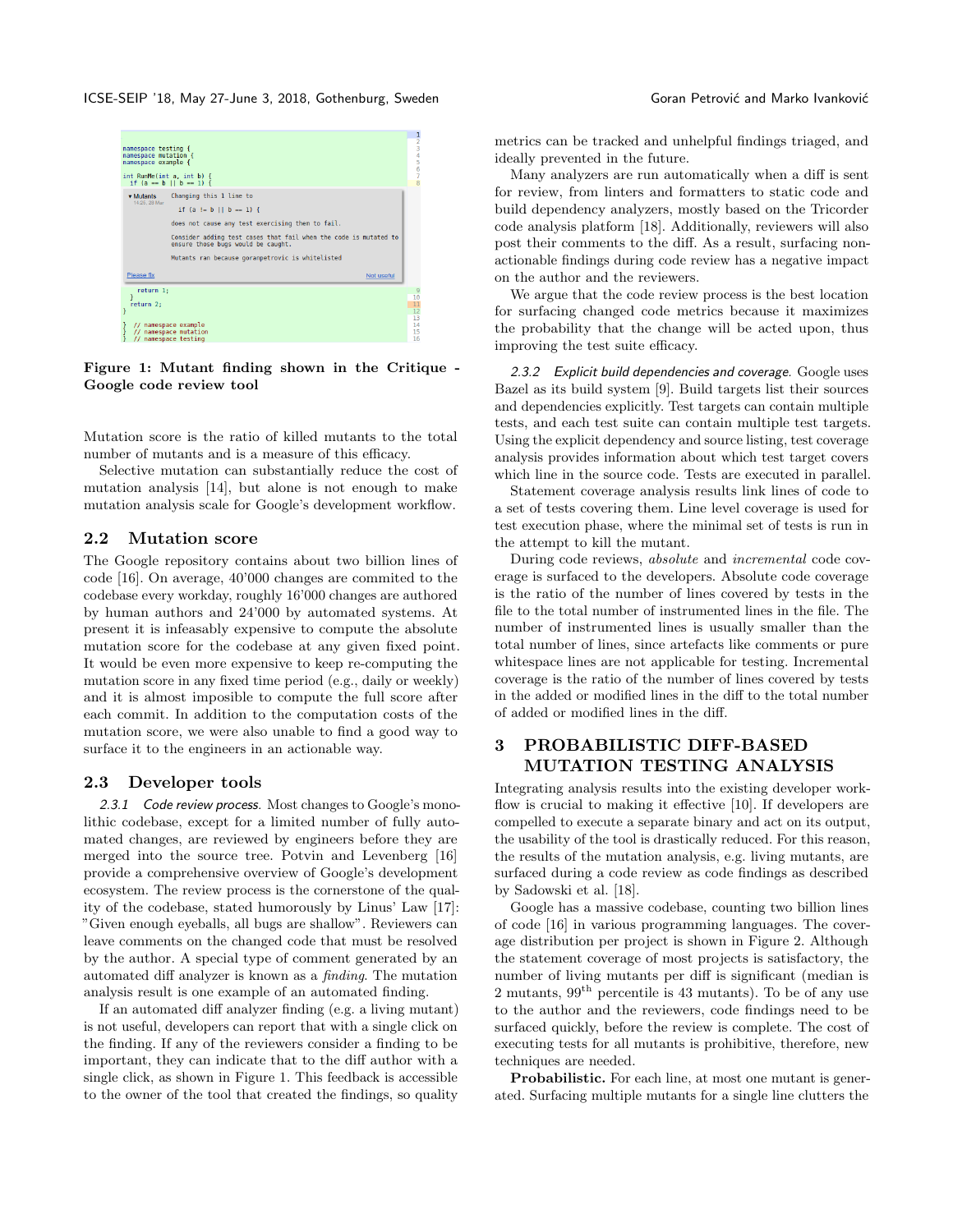<span id="page-2-0"></span>

Figure 2: Distribution of project statement coverage

code review interface and looks confusing. If a mutant can be generated in a line, it will be. The mutation operator is picked at random from the set of applicable operators which depends on the context of the mutation. We elaborate on future work of leveraging the mutation context and historic feedback to predict the quality of the mutant in Section [6.](#page-4-0)

Diff-based. For each diff under review, mutation analysis is executed as soon as the incremental coverage analysis is complete. Incremental coverage analysis results are used to minimize the set of viable lines that should be mutated. Mutations are also suppressed in uninteresting, arid lines, described in Section [4.](#page-2-1) Only lines affected by the diff under review that are covered and are not arid are mutated. This way, only relevant lines that are interesting to both author and reviewers are analyzed.

The mutation testing service implements mutagenesis for seven programming languages: C++, Java, Python, Javascript, Go, TypeScript and Common Lisp. For each language, AOR, LCR, ROR, SBR and UOI mutators described in Mothra are implemented, shown in Figure [3](#page-3-0) [\[13\]](#page-5-10). The ABS (absolute value insertion) mutator was reported predominantly not useful, mostly because it acted on time-and-count related expressions that are positive and nonsensical if negated, and is not used. We argue this is due to the style and features of our codebase, and is not applicable generally. For each file in the diff, a set of mutants is requested, one for each affected covered line. Affected lines are added or modified lines in the diff, and the covered lines are defined by the coverage analysis results, as described in Section [2.3.2.](#page-1-1) Mutagenesis is performed by traversing the Abstract Syntax Trees (AST) in each of the languages, and decisions are often done on the AST node level because it allows for fine-grained decisions due to the amount of context available.

## <span id="page-2-1"></span>4 ARID NODE DETECTION VIA ABSTRACT SYNTAX TREE TRAVERSAL

Some parts of code are less interesting than others. Surfacing living mutants in uninteresting statements like logging has a negative impact on human time spent analyzing the finding, and its cognitive overhead. Because adding test cases to kill mutants in uninteresting nodes is not viewed as improving the overall efficacy of the suite to detect faults, such mutants tend to survive. This section proposes an approach for mutation suppression and a heuristic for detecting such AST nodes in which mutation is to be suppressed. There is a tradeoff between the correctness and usability of results; the proposed heuristic may suppress mutation in relevant nodes as a sideeffect of reducing uninteresting node mutations. We argue that this is a good tradeoff because the number of possible mutants is always orders of magnitude larger than what we could reasonably present to the developers within the existing developer tools, and it's more effective to prevent high impact faults, rather than arid faults.

#### 4.1 Arid nodes

When parsing the source code to the AST, compilers construct a tree of nodes. Nodes may be statements, expressions or declarations and they are connected with the child-parent relationships into a tree to represent their connections in the source code [\[12\]](#page-5-11). Most compilers diferentiate simple and compound nodes. Simple nodes have no other nodes as part of their body, e.g. a call expression names a function and parameters, but has no body. Compound nodes have at least one body, e.g. a for loop might have a body, while an if statement might have two: then and else branches. An example of an arid node would be a log statement, calls to memory-reserving functions like std::vector::reserve or writes to stdout: scenarios tipically not tested by unit tests.

The heuristic for labeling nodes as arid is two-fold and is defined in equation [1.](#page-2-2) The first part operates on simple nodes and is represented by an expert curated manually for each programming language and is adjusted over time. The second part operates on compound nodes, and is defined recursively. A compound node is an arid node iff all of its compounds are arid. There are different categories of arid nodes:

- ∙ nodes are associated with logging, testing,
- ∙ nodes that control non-functional properties, and
- ∙ node that are axiomatic for the language and where mutant would be trivially killed by higher order testing.

Expert. Let  $N \in T$  be a node in the abstract syntax tree T of a program. Let  $simple$  be a boolean function determining whether a node is simple (compound nodes contain their children nodes). Let  $expert$  be a boolean function over a subset of simple statements in  $T$  encoding manually curated knowledge on arid simple nodes. Then,

<span id="page-2-2"></span>
$$
arid(N) = \begin{cases} \quad \text{expert}(N) & \text{if simple}(N) \\ 1 \text{ if } \bigwedge(\text{arid}(b)) = 1, \forall b \in N & \text{otherwise} \end{cases} \tag{1}
$$

The  $expert$  function that flags simple nodes as arid is developed over time to incorporate developer feedback on reported 'Not useful' mutants. This process is manual: if we decide a certain mutation is not useful and that the whole class of mutants should not be created, the rule is added to the *expert* function. This is the critical part of the system because, without it, users would become frustrated with nonactionable feedback and opt out of the system altogether. Targeted mutation and careful finding surfacing has been critical for the adoption of the mutation testing in Google.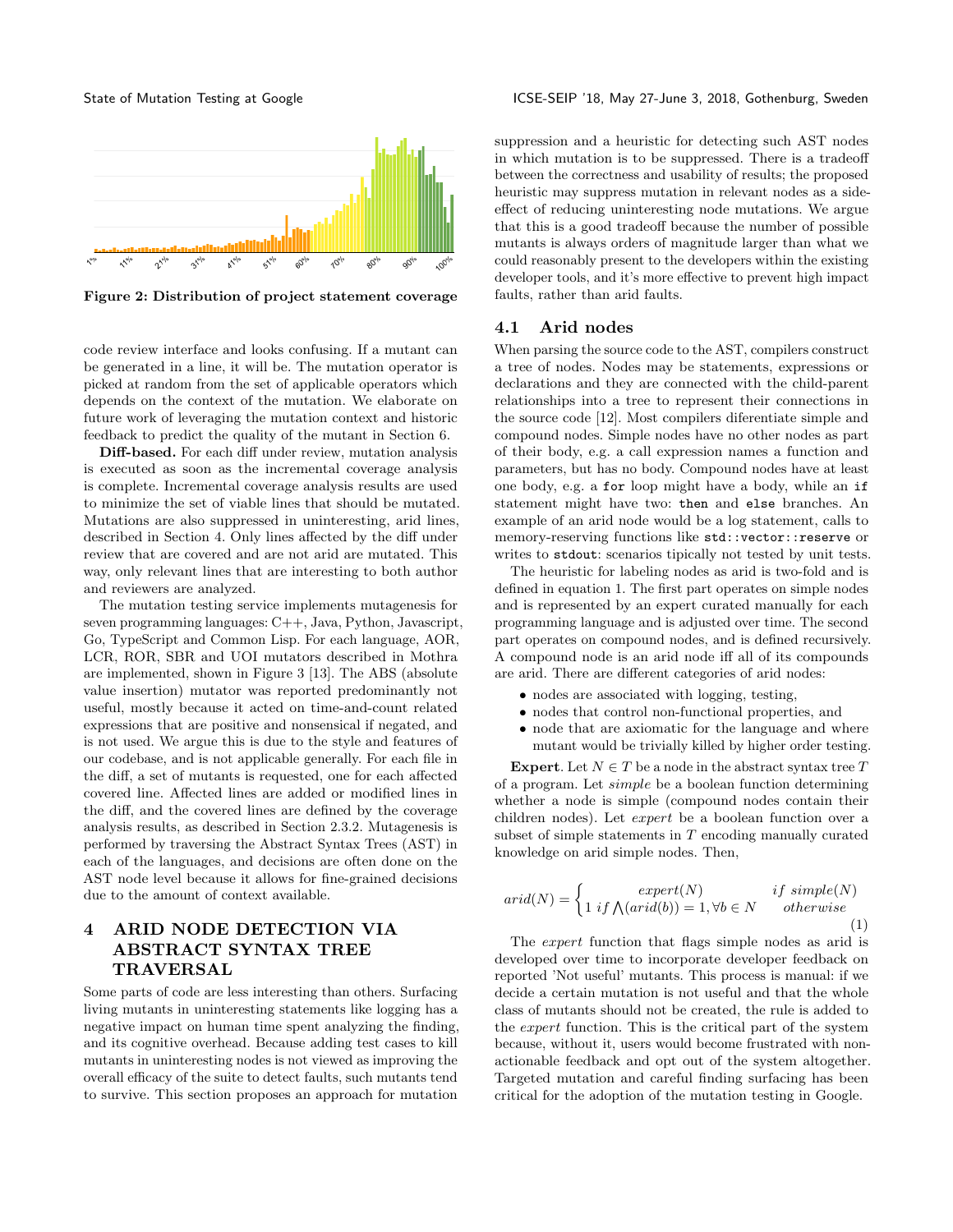<span id="page-3-0"></span>

|       | <b>NAME</b>                         | <b>SCOPE</b>                                                    |
|-------|-------------------------------------|-----------------------------------------------------------------|
|       | AOR Arithmetic operator replacement | $a + b \rightarrow \{a, b, a - b, a * b, a/b, a\%b\}$           |
| LCR.  | Logical connector replacement       | a && b $\rightarrow \{a, b, a  b, true, false\}$                |
| ROR – | Relational operator replacement     | $a > b \rightarrow \{a < b, a < b,a \rangle = b, true, false\}$ |
| UOI   | Unary operator insertion            | $a \rightarrow \{a + +, a - -\}; b \rightarrow \text{!b}$       |
| SBR.  | Statement block removal             | stmt $\rightarrow \emptyset$                                    |

#### Figure 3: Mutation operators

Heuristics for arid node detection used at Google for each language are described in Appendix [A.](#page-5-12)

## 5 ANALYSIS OF DIFF-BASED PROBABILISTIC MUTATION ANALYSIS RESULTS

The dataset contains information on 1'159'723 mutants in seven programming languages: C++, Java, Python, Go, JavaScript, TypeScript and Common Lisp. The distribution of mutations is provided in Figure [4.](#page-3-1) In total, 72'425 diffs were analyzed as part of the code review process and 150'854 actionable results generated, out of which 11'049 got developer feedback. The purpose of the analysis is to better understand the efficacy and percieved usefulness of mutation types accross programming languages.

### 5.1 Dataset

The analyzed dataset contains information about all the mutation analyses that were run. For each diff analyzed, the dataset contains:

- ∙ files with lines affected,
- ∙ test targets testing those affected lines,
- ∙ mutants generated for each of the affected lines,
- ∙ test results for the file at the mutated line, and
- ∙ mutation context and mutator types for each mutant.

<span id="page-3-1"></span>

| LANGUAGE    | COUNT (RATIO)  | SURVIVAL RATE |
|-------------|----------------|---------------|
| Java        | 543'541 (47%)  | 13.2%         |
| $C++$       | 279'575 (24%)  | 11.7%         |
| Python      | 129'868 (11%)  | 14.7%         |
| Go          | $1'050.7(9\%)$ | 14.0%         |
| JavaScript  | 86'123 (7%)    | 13.1%         |
| TypeScript  | 13'318 (1%)    | $8.3\%$       |
| Common Lisp | $2'272(1\%)$   | 1.0%          |

| Figure 4: Mutants per programming language |  |  |  |
|--------------------------------------------|--|--|--|
|--------------------------------------------|--|--|--|

#### 5.2 Results

We first investigate the mutation operator survivability (Section [5.3\)](#page-3-2). Then, in Section [5.4](#page-4-1) we investigate the developer feedback on the surfaced mutants. Data is sliced by language and mutator operator types for deeper insight. Programming languages have different characteristics, so it is reasonable to

| MUTATION OPERATOR | COUNT (RATIO)    |
|-------------------|------------------|
| SBR.              | 829'999 (72.18%) |
| UOI               | 197'776 (17.19%) |
| ROR.              | 51'574 (4.48%)   |
| LCR.              | 51'360 (4.46%)   |
| AOR.              | 19'448 (1.69%)   |

#### Figure 5: Mutants per mutation operator

expect the mutation analysis results to vary correspondingly. Out of 1'159'723 mutants in the dataset, the majority of mutants come from Java  $(47\%)$  and  $C++ (23\%)$ , as shown in Figure [4.](#page-3-1)

#### <span id="page-3-2"></span>5.3 Mutation survivability

Over 87% of all test runs over mutants fail, killing the mutant. This is not the mutation score [\[4\]](#page-5-13) (the ratio of mutants killed to total number of mutants) because of the probabilistic nature of mutagenesis where only a subset of mutants is generated and evaluated, and many potential mutants are not ever tested because they are in arid nodes.

It is interesting to look at the different breakdowns of the mutants by various criteria. Differences between programming languages are expected. Indeed, Python mutants have the highest survival rate of 14.7%, shown on Figure [4.](#page-3-1) We argue that the difference is related to the fact that C++ is a compiled language and a whole class of faults that appear in Python code are caught by the C++ compiler. Similarly, TypeScript is optionally statically typed superset of JavaScript and shows lower survivability. It is interesting that Go is second with 14%.

Figure [6](#page-4-2) shows the survivability of each type of mutant. Because SBR mutation can be applied to almost any nonarid node in the code, it is no surprise that it dominates the mutant space, contributing roughly 72% of all mutants. SBR is a powerful weapon, but a blunt one: it is the mutation type second-least likely to survive the test suite, and is thus surfaced during code review with the probability of 12.9%. However, the distribution of survival probabilities over mutation types is quite stable, with LCR (Logical Connector Replacement) being the most robust at 15%.

Different programming languages exhibit different behaviors, so it is worth looking into survival rates per language. Figure [12](#page-8-1) shows the overall distribution, with the TypeScript AOR mutator as the best fit mutator with a 22.7% survival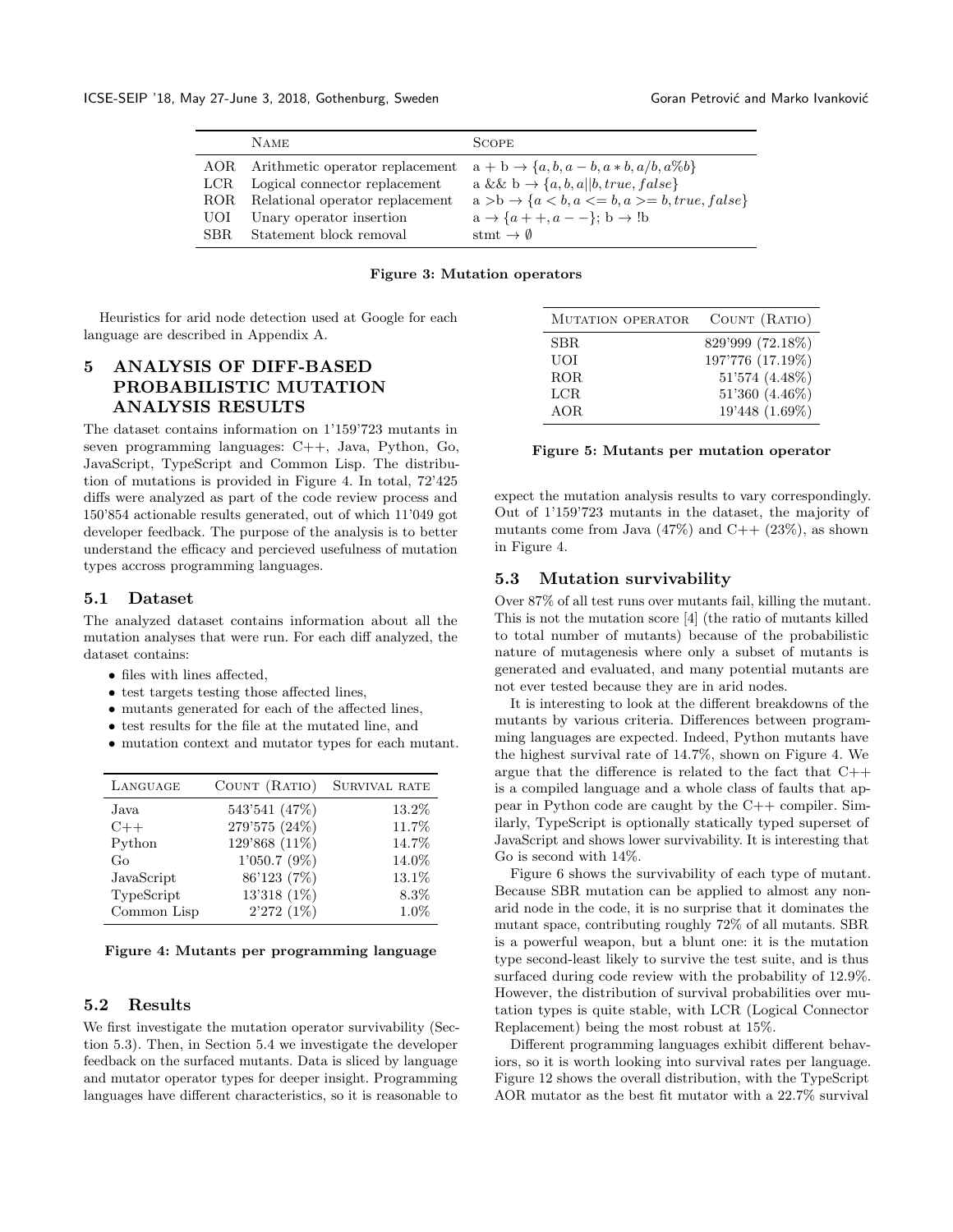<span id="page-4-2"></span>

Figure 6: Mutant survival rate sliced by type and language

rate. Interestingly, Java mutator survivability distribution has the highest entropy, where all operators fall within a narrow 2.6% bucket, while TypeScript has the widest range from 4.9% to 22.7%. Looking at the UOI mutations, it is peculiar that they are the most surviving in Python while in all other languages they are the least surviving mutants. We argue this is due to extensive use of boolean literals in Python's default parameter values that are not tested or used for injection of testing doubles.

When generating only a single mutant in a line, survivability data can be leveraged to predict the best mutant to generate in that line, based on historic data.

#### <span id="page-4-1"></span>5.4 Developer feedback

User feedback is gathered via Critique (Section [2.3.1\)](#page-1-2) where each surfaced code finding displays "Please fix" and "Not useful" links. 75% of all findings with feedback were found useful by developers. This ratio gets better over time because the "Not useful" feedback can usually be generalized in a rule for the *expert* function described in Section [4,](#page-2-1) so future mutations of nodes in which mutants were found not to be useful can be suppressed, generating fewer useless mutants over time. Some of the heuristics of the  $expert$  for several languages are described in Appendix [A.](#page-5-12)

Living mutants are a precondition for surfacing an actionable finding, but alone do not make a good measure of efficacy. A naïve example would be a mutation that changes the deadline of a network call; this mutant would likely survive, but rarely be useful and effective. Developer feedback, requesting the author of the diff to improve the tests based on the mutant (by means of "Please fix") is a stronger signal that the mutant is effective. In Figure [7,](#page-5-14) we present the perceived usefulness of mutants by the operator type, LCR being useful in most cases (87.3%) and AOR the least (61.7%).

Another angle is to view the perceived usefulness sliced by programming language, shown in Figure [7.](#page-5-14) It's interesting to note that findings in JavaScript and Go have lower value that in other languages. We argue that in JavaScript, this is due to mutants in nodes associated with type annotations and module imports. For Go, it stands to reason that its idiomatic way of handling errors from calls that is omnipresent but rarely exhaustively tested is the cause. These point to areas of improvement in the arid node detection mechanism.

We find that developer feedback is the most important available measure for mutation analysis results due to Google's high accuracy and actionability requirements for surfacing findings during code reviews.

### <span id="page-4-0"></span>6 FUTURE WORK

Because at most one mutant is generated per line, it is important to maximize the probability that the generated mutant survives and is actually useful to the developer. Since developer feedback and mutant survival are tracked, we will work on a learning system for predicting the usefulness of mutant operator types when faced with multiple available choices. We are working on describing the mutation context by looking into the neighboring nodes in the AST along with other features of the mutation. The usefulness prediction of different mutator types is based on the usefulness of the previous mutations that occurred in similar contexts, i.e. its AST neighbors in a lower-dimension space.

While we have reduced the non-actionable result rates to 25% manually, this approach does not scale since changes have to be implemented for all languages, and when adding support for new ones, all applicable heuristics need to be ported to it.

Our future efforts are geared towards two results: reducing the ratio of non-actionable mutation analysis results, and inferring the arid nodes directly from developer feedback without manual curation.

### 7 CONCLUSION

Developer attention is a valuable resource and should be used with care. In large systems, we have found there to be too many living mutants to efficiently find and surface the surviving ones in a useful and actionable manner. The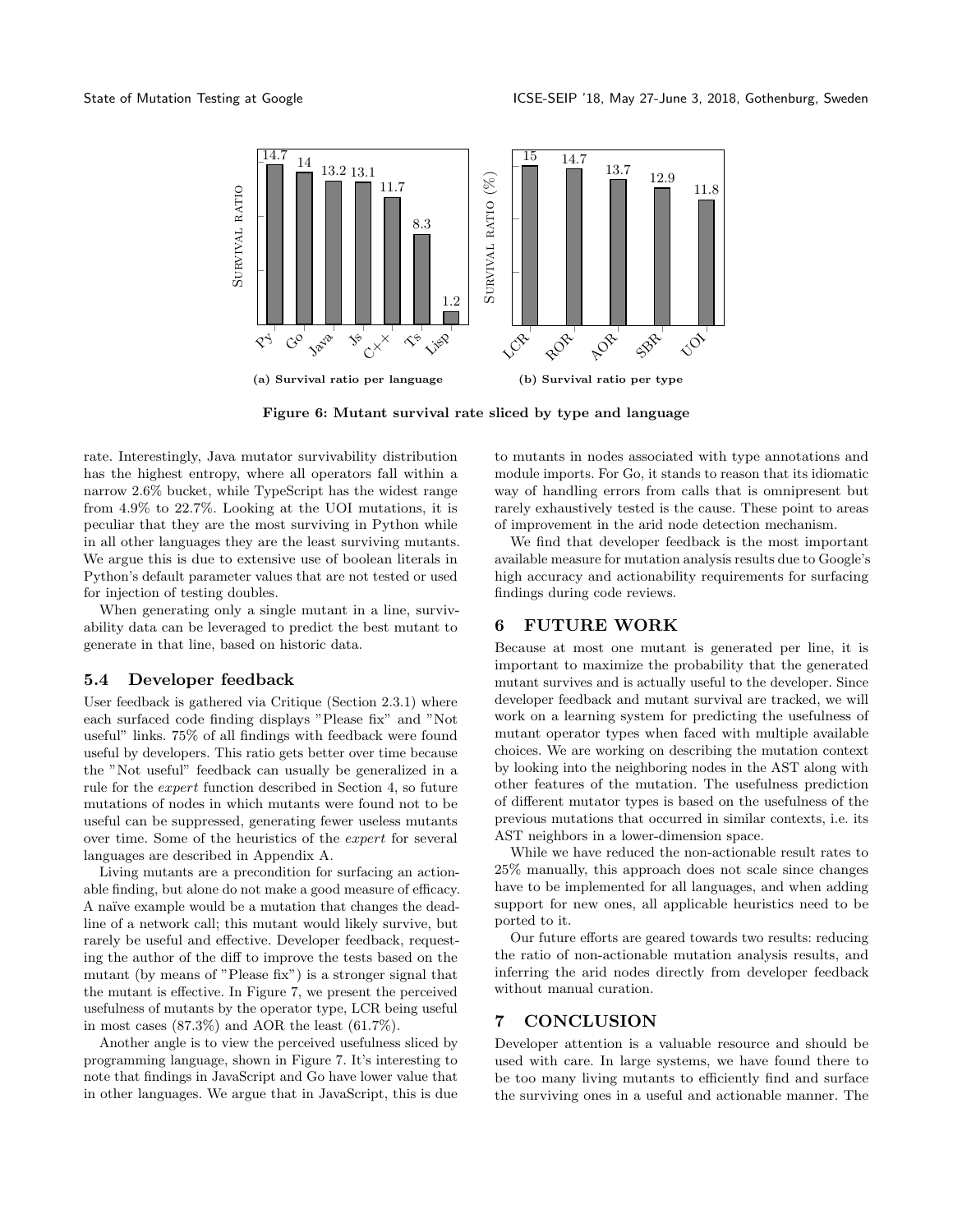<span id="page-5-14"></span>

Figure 7: Mutant usefulness ratio per language and type

proposed probabilistic diff-based approach with arid node detection significantly lowers the computation cost and cognitive overhead of surfacing mutation analysis results. The proposed approach surfaces surviving mutants in interesting lines relevant to the author and the reviewers, pointing to potentially flawed or missing test cases within minutes of the code review request. We found 75% of the surfaced findings with feedback to be reported useful, and we have observed many cases in which mutants caught actual bugs in the code, and even more where test suites were improved to kill the reported mutants.

#### REFERENCES

- <span id="page-5-1"></span>[1] James H Andrews, Lionel C Briand, Yvan Labiche, and Akbar Siami Namin. 2006. Using mutation analysis for assessing and comparing testing coverage criteria. IEEE Transactions on Software Engineering 32, 8 (2006), 608–624.
- <span id="page-5-18"></span>[2] Go Authors. 2016. Go Slice Types. [https://golang.org/ref/spec#](https://golang.org/ref/spec#Slice_types) Slice\_[types.](https://golang.org/ref/spec#Slice_types) (2016).
- <span id="page-5-4"></span>[3] Richard A DeMillo, Richard J Lipton, and Frederick G Sayward. 1978. Hints on test data selection: Help for the practicing programmer. Computer 11, 4 (1978), 34–41.
- <span id="page-5-13"></span>[4] R. A. DeMillo, R. J. Lipton, and F. G. Sayward. 1978. Hints on Test Data Selection: Help for the Practicing Programmer. Computer 11, 4 (April 1978), 34–41.
- <span id="page-5-16"></span>[5] Google Inc. 2006. gRPC: A high performance, open-source universal RPC framework. [https://grpc.io.](https://grpc.io) (2006).
- <span id="page-5-17"></span>[6] Google Inc. 2006. Guice: a lightweight dependency injection framework for Java 6 and above. [https://github.com/google/guice.](https://github.com/google/guice)  $(2006)$ .<br>Google Inc. 2008.
- <span id="page-5-15"></span>[7] Google Inc. 2008. gflags: C++ library for commandline flags processing. [https://github.com/gflags/gflags.](https://github.com/gflags/gflags) (2008).
- <span id="page-5-19"></span>Google Inc. 2009. The Closure Compiler: a tool for making JavaScript download and run faster. [https://developers.google.](https://developers.google.com/closure/compiler/) [com/closure/compiler/.](https://developers.google.com/closure/compiler/) (2009).
- <span id="page-5-8"></span>Google Inc. 2015. Bazel build system. [https://bazel.io/.](https://bazel.io/) (2015).
- <span id="page-5-9"></span>[10] Brittany Johnson, Yoonki Song, Emerson Murphy-Hill, and Robert Bowdidge. 2013. Why don't software developers use static analysis tools to find bugs?. In Software Conference (ICSE), 2013. 672– 681.
- <span id="page-5-2"></span>[11] René Just, Darioush Jalali, Laura Inozemtseva, Michael D Ernst, Reid Holmes, and Gordon Fraser. 2014. Are mutants a valid substitute for real faults in software testing?. In Proceedings of the 22nd ACM SIGSOFT International Symposium on Foundations of Software Engineering. ACM, 654–665.
- <span id="page-5-11"></span>[12] Steven S Muchnick. 1997. Advanced compiler design implementation. Morgan Kaufmann.
- <span id="page-5-10"></span>[13] A Jefferson Offutt, Ammei Lee, Gregg Rothermel, Roland H Untch, and Christian Zapf. 1996. An experimental determination of sufficient mutant operators. ACM Transactions on Software Engineering and Methodology (TOSEM) 5, 2 (1996), 99–118.
- <span id="page-5-5"></span>[14] A Jefferson Offutt, Gregg Rothermel, and Christian Zapf. 1993. An experimental evaluation of selective mutation. In Software Conference (ICSE), 1993. 100–107.
- <span id="page-5-0"></span>[15] A Jefferson Offutt and Jeffrey M Voas. 1996. Subsumption of condition coverage techniques by mutation testing. (1996).
- <span id="page-5-3"></span>[16] Rachel Potvin and Josh Levenberg. 2016. Why Google Stores Billions of Lines of Code in a Single Repository. Commun. ACM 59 (2016), 78–87.<http://dl.acm.org/citation.cfm?id=2854146>
- <span id="page-5-6"></span>[17] Eric Raymond. 1999. The cathedral and the bazaar. Knowledge, Technology & Policy 12, 3 (1999), 23–49.
- <span id="page-5-7"></span>[18] Caitlin Sadowski, Jeffrey van Gogh, Ciera Jaspan, Emma Soederberg, and Collin Winter. 2015. Tricorder: Building a Program Analysis Ecosystem. In Software Confenrece (ICSE), 2015.

### <span id="page-5-12"></span>A ARID NODE EXPERT RULES

The  $expert$  function defined in Section [4](#page-2-1) consists of various rules in Google, some of which are mutation-type-specific, and some of which are universal. The rules are defined at the AST node level.

### A.1 General rules

There are a few rules that are applied for all languages and mutation types.

Program arguments are commonly passed to Google binaries using the gflags library [\[7\]](#page-5-15). Flag definitions declare the default value of the flag, and a test suite will rarely check for changes in this behavior. Empirically, mutations in flag definitions have been found predominantly useless, so the flag definition nodes are considered arid nodes by the  $expert$ .

| DEFINE_bool(dry_run, $true$ , "debug only"); |  |  |  |  |
|----------------------------------------------|--|--|--|--|
|----------------------------------------------|--|--|--|--|

| DEFINE_bool(dry_run, false, "debug only"); |  |  |  |  |
|--------------------------------------------|--|--|--|--|
|--------------------------------------------|--|--|--|--|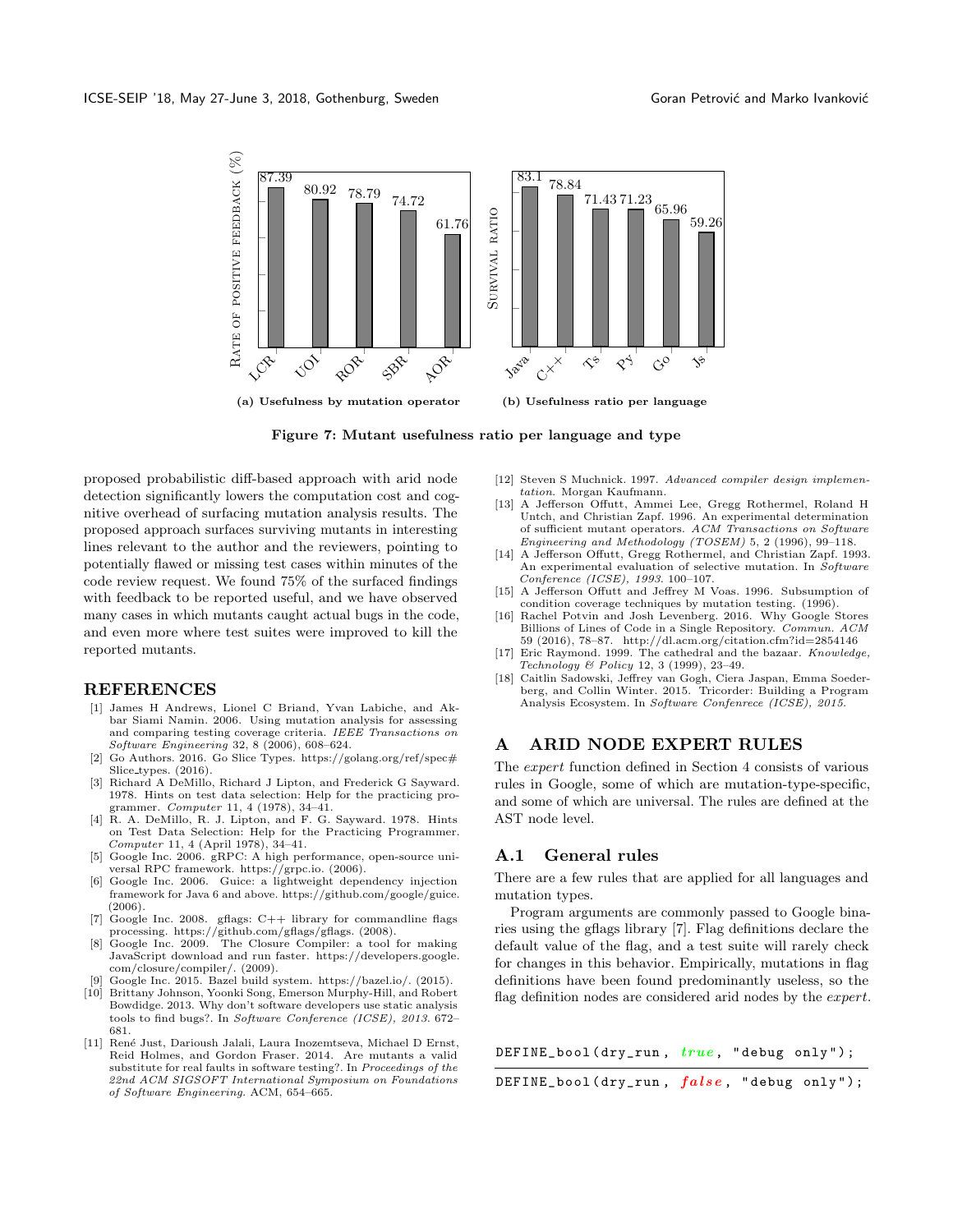The most common arid nodes are logging statements, which are never tested outside of the logging framework itself. Logging nodes are considered arid nodes by the  $expert$ .

| $log.infof("network speed: %v", bytes/time)$ |  |  |
|----------------------------------------------|--|--|
| $log.infof("network speed: %v", bytes+time)$ |  |  |

Import statements are not interesting nodes, and removing them often causes compiler or interpreter errors, so they are considered arid nodes by the  $expert$ .

Return statements are not mutated either. Note that the only mutation type applicable to the return statement is SBR, which would delete it and likely cause a compiler error. The expression contained within the return statement itself is a node of another type and is subject to mutation. For example, the following return statement will never be deleted, but the division operator might be mutated:  $return f(3 / 4f)$ . The return statement in the AST given by Figure [8](#page-6-0) will not be mutated, but its children might.

<span id="page-6-0"></span>

Figure 8: Possible AST for a return statement

Time specification-changing mutations are avoided because unit tests rarely test for timing conditions, and if they do, they tend to use fake clocks. Statements invoking sleep-like functionality, setting deadlines, or waiting for services to become ready (like gRPC [\[5\]](#page-5-16) server's Wait function that is always invoked in RPC servers, which are abundant in Google's code base) are considered arid nodes by the *expert* function.

| sleep $(100)$ ; rpc.set_deadline $(10)$ ; |
|-------------------------------------------|
| sleep $(200)$ ; rpc.set_deadline $(20)$ ; |

Memory-reserving functionality is not mutated because it usually leads to slower but equivalent mutants. A common example is free, delete or std::vector::reserve, that potentially causes a reallocation and sets the vector capacity, but exhibits no semantic difference; deleting this line or changing the allocation size might cause more reallocations on the way

or a segmentation fault, but will probably not cause a failure that should be caught by a test. Such nodes across languages are considered arid by the *expert* function.

Memoization is often used to improve code execution speeds, but its removal inevitably causes the generation of an equivalent mutant. An equivalent mutant is a program that is syntactically different from the original, but semantically equivalent to it. The question of equivalence is unfortunately undecidable, so avoiding generating equivalent mutants is important. The following heuristic is used to detect memoization: an if statement is a cache lookup if it is of the form if a, ok :=  $x[y]$ ; ok return a, i.e. if a lookup in the map finds an element, the if block returns that element (among other values, e.g. Error in Go). Such an if statement is a cache-lookup statement and is considered arid by the function, as is its full body. An example cache-lookup in Go is shown in Figure [9.](#page-6-1) Removing the emphasized block would just kill the cache, but the program would still work in the same way, thus the change is not detectable by any semantic tests.

```
var cache map [ string ] string
func get (key string) string {
  if val, ok := cache [key]; ok {
    return val
  }
  value := expensiveCalculation ( key )
  cache [ key ] = value
  return value
}
```
#### Figure 9: Memoization in Go

In the for-statement condition, the less than operator is not mutated to a not-equal operator. This usually results in the equivalent mutant and is suppressed. An example is given in Figure [10.](#page-6-2) Replacement with other operators is not suppressed.

<span id="page-6-2"></span>

|  |  |  |  | for (int i = 0; i $<$ 10; i++)  |
|--|--|--|--|---------------------------------|
|  |  |  |  | for (int i = 0; i $l=10$ ; i++) |

#### Figure 10: Equivalent mutant in for loop condition

 $if$  statements that contain only arid nodes are arid nodes. If the  $if$  statement's *then* and  $else$  (and other) blocks contain nothing but arid nodes, they and their conditions are not mutated. The same is true for all expressions containing one or more blocks as children, e.g. for, while, do, case, switch, etc.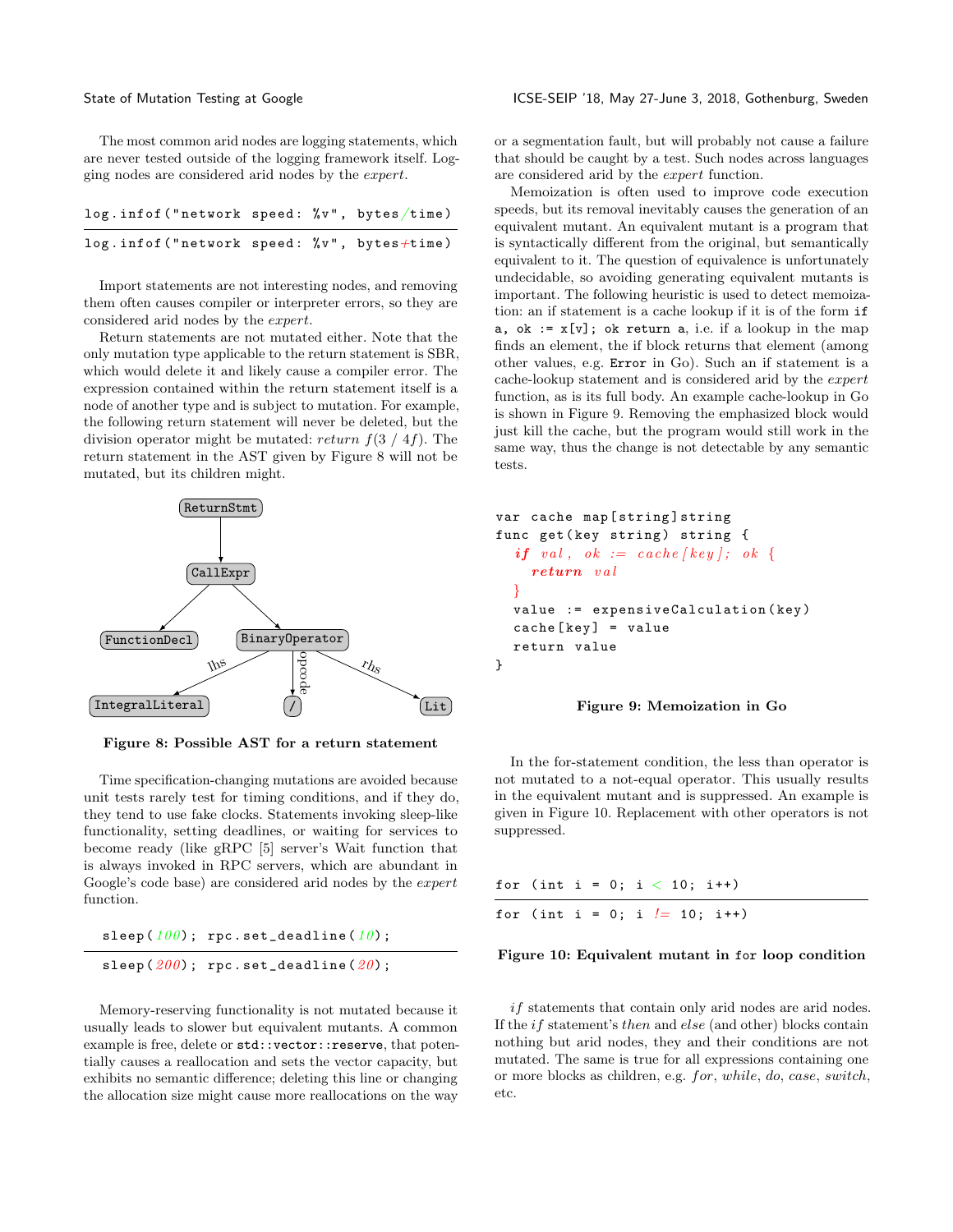ICSE-SEIP '18, May 27-June 3, 2018, Gothenburg, Sweden Goran Commence Coran Petrović and Marko Ivanković

```
if (FLAGS_{debug}) {
  LOG (INFO) << "request received: "
              << req - > DebugString () ;
}
if ( ! (FLAGS<sub>-</sub>debug) {
```

```
LOG (INFO) << "request received: "
             << req - > DebugString () ;
}
```
### A.2 Arid node expert rules specific to a certain programming language

The heuristics used for different programming languages are highly driven by the internal frameworks and constructs and they evolve over time. A small window into them is given in the following language-specific subsections.

A.2.1  $C_{++}$ . The LCR mutator has an exception when dealing with NULL i.e., nullptr, because of its equivalence with  $false$ . The example in Figure [11](#page-7-0) demonstrates this. The mutants marked in bold are equivalent because of the falsy value of nullptr. The same is true of the opposite example, where the condition is if  $\text{(nullptr)} = x)$ , and the left-hand side is equivalent to the mutant where the expression is replaced by false. These mutation subtypes are suppressed.

<span id="page-7-0"></span>

| ORIGINAL NODE      | POTENTIAL MUTANTS                                                            |
|--------------------|------------------------------------------------------------------------------|
| $if(x! = nullptr)$ | if $(x)$<br>$if$ (nullptr)<br>if $(x == nullptr)$<br>if (false)<br>if (true) |

#### Figure 11: Equivalent potential mutants for LCR

Label statements and declarations are not mutated because of prevalent compiler errors caused by the only mutator applicable in most cases: SBR. Binary operators are affected by SBR only if they are assignment operators, because otherwise they mostly cause compilation errors, e.g., removing the condition in a for statement. The condition itself, as a binary operator, is subject to most other mutations, though. If blocks are removed, they are replaced with an empty block , to avoid compilation errors. Block statements are enclosed by curly braces and are usually children of nodes with blocks, like if, for or while statements. Both the if statement and its block can be fully removed by SBR.

A.2.2 Java. Guice-related nodes [\[6\]](#page-5-17) are considered arid nodes by the *expert* function (see section [4\)](#page-2-1). Java's java.lang.Object  $==, !=, !=)$ . There are heated discussions on how these methods that are usually generated, namely equals, hash-Code, clone, toString are considered arid nodes by the *expert* function. Method, constructor, enum, interface, variable and

class declarations are considered arid nodes by the function. SBR, as the only applicable mutation type, would usually cause compilation errors if applied. Exception mutation is mostly suppressed. Deleting throw, throws and catch statements can cause compilation errors, and mutating the exception messages is rarely asserted upon; tests usually check the type of the thrown exception (e.g. PermissionException). Such nodes are considered arid by the  $expert$  function and are not mutated.

A.2.3 Go. Go has a relatively simple grammar which results in fewer rules for the *expert*. Go's make built-in function creates a slice of certain length, and potentially capacity. Additionally, runtime.KeepAlive is marked as arid, because it deals with scheduling finalizers and freeing objects, and is never tested by unit tests. Mutants in variable declarations are suppressed. Go is very special in the way it handles unused variables and imports: they are compiler errors and that behavior cannot be changed by compiler flags, unlike gcc or clang Wno-error flag family. Deleting the only statement using a variable in Go will result in a compilation error in the line declaring the variable. Deleting the only statement using a module, like math.Pow, will result in the compilation error in the line importing the math package. Go also has a shorthand for variable declaration, e.g.,  $k := 3$ . All such nodes are considered arid nodes by the *expert* function and mutants in them are suppressed.

Go also has a very minimalistic approach to its core libraries and the language in general. There are no size or empty functions, and a built-in len function is used instead. It is common to check the emptiness of the slice by asking whether  $len(slice) > 0$ , and a mutant reversing that operator to less than produces unreachable code, because by definition, the length of a slice is non-negative. ROR mutations of conditions comparing length of a structure and 0 are limited in a way that the mutation of unreachable code is avoided, covering both sides of the mirrored comparisons, where 0 is on the left- or right-hand side.

Go slice [\[2\]](#page-5-18) capacity specification in make statements are arid nodes, and mutating them produces equivalent mutants.

|  | s := make( $[]$ string, len(x) + 2) |  |  |
|--|-------------------------------------|--|--|
|  | $s := make([]string, len(x) * 2)$   |  |  |

A.2.4 Javascript. The Google's Closure library [\[8\]](#page-5-19) is commonly used in the codebase. Its namespace features for handling packages and avoiding name collisions are prevalent and are considered arid nodes by the *expert* function. Some of those nodes include calls to goog.require, goog.provide, goog.module, module.register.

JavaScript has deep and shallow equality operators  $(==,$ should be used, but it is generally not useful to mutate between deep and shallow variants of the same operator, especially since the opposite operator mutation usually makes